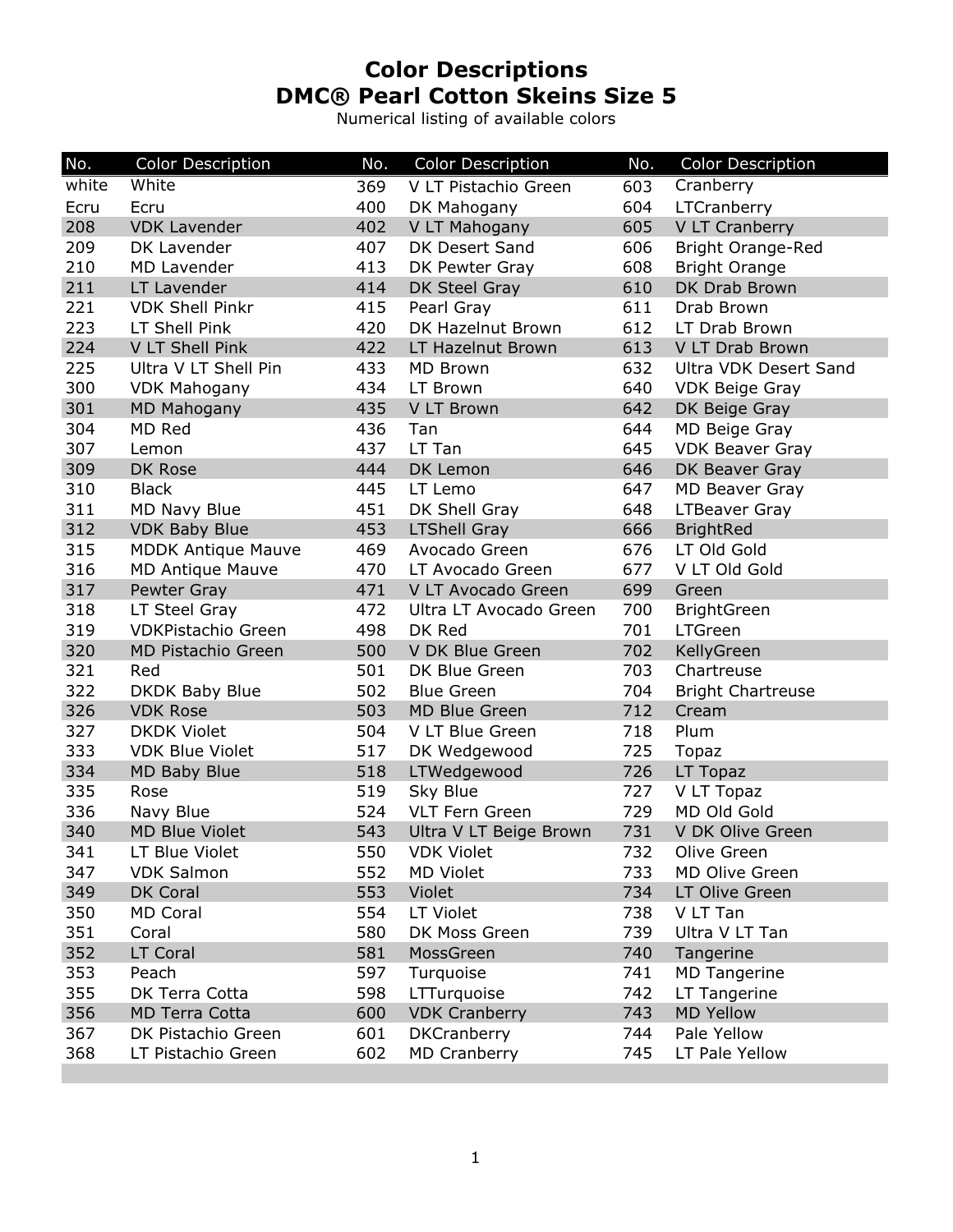## **Color Descriptions DMC® Pearl Cotton Skeins Size 5**

Numerical listing of available colors

| No. | <b>Color Description</b>   | No. | <b>Color Description</b>   | No.  | <b>Color Description</b> |
|-----|----------------------------|-----|----------------------------|------|--------------------------|
| 746 | Off White                  | 830 | DK Golden Olive            | 935  | DK Avocado Green         |
| 747 | V LT Sky Blue              | 832 | Golden Olive               | 936  | <b>LTShell Gray</b>      |
| 754 | LT Peach                   | 834 | V LT Golden Olive          | 937  | <b>MD Avocado Green</b>  |
| 758 | V LT Terra Cotta           | 838 | <b>VDK Beige Brown</b>     | 938  | Ultra DK Coffee Brown    |
| 760 | Salmon                     | 839 | DK Beige Brown             | 939  | V DK Navy Blue           |
| 761 | LT Salmon                  | 840 | <b>MD Beige Brown</b>      | 943  | <b>MD Aquamarine</b>     |
| 762 | V LT Pearl Gray            | 841 | LT Beige Brown             | 945  | Tawny                    |
| 775 | V LT Baby Blue             | 842 | V LT Beige Brown           | 946  | <b>MD Burnt Orange</b>   |
| 776 | <b>MD Pink</b>             | 844 | <b>Ultra DK Beaver</b>     | 947  | <b>Burnt Orange</b>      |
| 778 | V LT Antique Mauve         | 869 | V DK Hazelnut Brown        | 948  | V LT Peach               |
| 780 | Ultra VDK Topaz            | 890 | Ultra DK Pistachio Green   | 950  | LT Desert Sand           |
| 782 | DK Topaz                   | 891 | <b>DK Carnation</b>        | 951  | LT Tawny                 |
| 783 | <b>MD Topaz</b>            | 892 | <b>MD Carnation</b>        | 954  | Nile Green               |
| 791 | <b>VDK Cornflower Blue</b> | 893 | <b>LT Carnation</b>        | 955  | LT Nile Green            |
| 792 | <b>DK Cornflower Blue</b>  | 894 | <b>V LT Carnation</b>      | 956  | Geranium                 |
| 793 | <b>MD Cornflower Blue</b>  | 895 | V LT Hunter Green          | 957  | Pale Geranium            |
| 794 | LT Cornflower Blue         | 898 | V DK Coffee Brown          | 959  | MD Seagreen              |
| 796 | DK Royal Blue              | 899 | <b>MD Rose</b>             | 961  | DK Dusty Rose            |
| 797 | Royal Blue                 | 900 | DK Burnt Orange            | 962  | <b>MD Dusty Rose</b>     |
| 798 | DK Delft Blue              | 902 | V DK Garnet                | 963  | Ultra V LT Dusty Rose    |
| 799 | <b>MD Delft Blue</b>       | 905 | V DK Parrot Green          | 966  | MD Baby Green            |
| 800 | Pale Delft Blue            | 905 | DK Parrot Green            | 971  | Pumpkin                  |
| 801 | DK Coffee Brown            | 906 | <b>MD Parrot Green</b>     | 972  | Deep Canary              |
| 806 | DK Peacock Blue            | 907 | LT Parrot Green            | 973  | <b>Bright Canary</b>     |
| 807 | Peacock Blue               | 909 | V DK Emerald Green         | 975  | DK Golden Brown          |
| 809 | Delft Blue                 | 910 | DK Emerald Green           | 976  | MD Golden Brown          |
| 813 | LT Blue                    | 911 | <b>MD Emerald Green</b>    | 977  | LT Golden Brown          |
| 814 | DK Garnet                  | 912 | LT Emerald Green           | 986  | V DK Forest Green        |
| 815 | <b>MD Garnet</b>           | 913 | MD Nile Green              | 987  | DK Forest Green          |
| 816 | Garnet                     | 915 | DK Plum                    | 988  | <b>MD Forest Green</b>   |
| 817 | <b>VDK Coral Red</b>       | 918 | DK Red Copper              | 989  | Forest Green             |
| 818 | <b>Baby Pink</b>           | 919 | Red Copper                 | 991  | DK Aquamarine            |
| 819 | LT Baby Pink               | 920 | MD Copper                  | 992  | LT Aquamarine            |
| 820 | VDK Royal Blue             | 921 | Copper                     | 993  | V LT Aquamarine          |
| 822 | LT Beige Gray              | 922 | LT Copper                  | 995  | DK Electric Blue         |
| 823 | DK Navy Blue               | 924 | V DK Gray Green            | 996  | <b>MD Electric Blue</b>  |
| 824 | <b>VDK Blue</b>            | 926 | MD Gray Green              | 3011 | DK Khaki Green           |
| 825 | DK Blue                    | 927 | LT Gray Green              |      | 3013 LT Khaki Green      |
| 826 | MD Blue                    | 928 | V LT Gray Green            |      | 3021 V DK Brown Gray     |
| 827 | V LT Blue                  | 930 | DK Antique Blue            |      | 3022 MD Brown Gray       |
| 828 | Ultra V LT Blue            | 931 | MD Antique Blue            |      | 3024 LT Brown Gray       |
| 829 | <b>VDK Golden Olive</b>    | 932 | LT Antique Blue            |      | 3033 V LT Mocha Brown    |
|     |                            | 934 | <b>Black Avocado Green</b> |      | 3041 MD Antique Violet   |